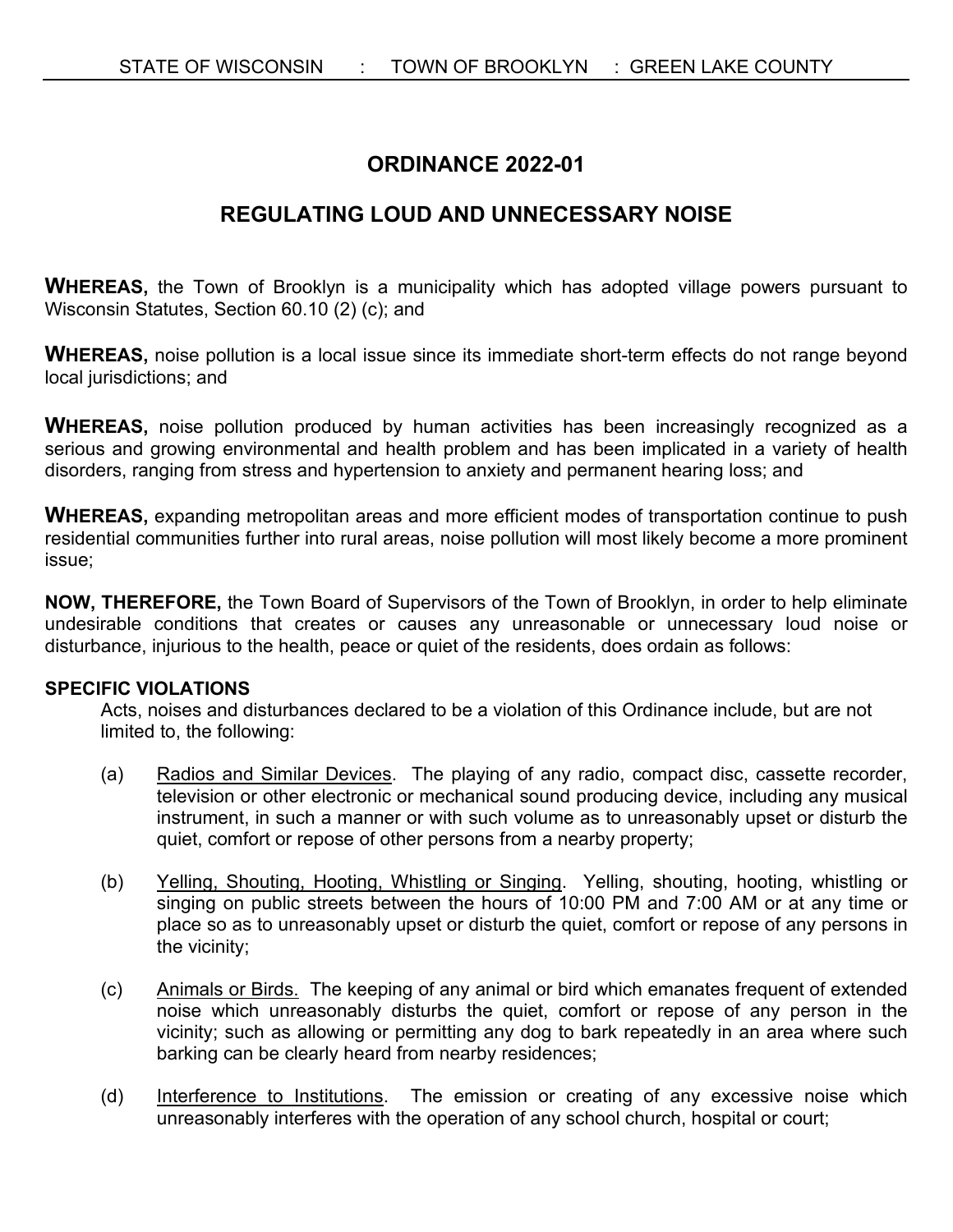- (e) Motorized Vehicles. The operation of any automobile, motorcycle, snowmobile or boat motor that is out of repair or so loaded or constructed so as to cause loud and unnecessary grating, grinding, rattling, or other unreasonable noise, including the noise resulting from exhaust, which is clearly audible from nearby properties and unreasonably disturbing to the quiet, comfort, or repose of other persons. The modification of any noise abatement device on any motor vehicle or engine, or the failure to maintain same so that the noise emitted by such vehicle or engine is increased above that emitted by such vehicle as originally manufactured shall be in violation of this Ordinance;
- (f) Horns or Signaling Device. The sounding of any horn or signaling device on any motorized vehicle, for longer than three (3) seconds in any period of one (1) minute or less, except as a danger warning;
- (g) Mufflers. The discharging outside of any enclosed building of the exhaust of any internal combustion engine except through a muffler or other similar device which will effectively prevent loud or explosive noises. The modification of any noise abatement device on any motor vehicle or engine or failure to maintain same so the noise emitted by such vehicle or engine is increased above that emitted by such vehicle as originally manufactured shall be a violation of this Ordinance;
- (h) Amplifiers. The operation of a loudspeaker or other sound amplifying device upon any vehicle on the streets of the Town with the purpose of advertising, where such vehicle, speaker or sound amplifying device emits loud noises unreasonably disturbing to nearby residents;
- (i) Tracks and Testing Grounds. The operation of any race-track, proving ground, testing area or obstacle course for motor vehicles, motorcycles, boats, racers, automobiles or vehicles of any kind or nature in any area of the Town where the noise emanating therefrom would be unreasonably disturbing and upsetting to other persons in the vicinity;
- (j) Machinery and Mechanical Devices. The operation of any machinery, equipment or mechanical device so as to emit unreasonably loud noise which annoys disturbs, injures or endangers the comfort, health, peace or safety of others within the Town;
- (k) Firearms. The discharge of firearms for the purpose of generating noise.

## **EXCEPTIONS**

None of the prohibitions here-in-before enumerated shall apply to the following:

- (a) Noise generated by agricultural equipment while engaged in normal agricultural activities including but not limited to planting, cultivation, irrigation and harvesting of crops;
- (b) Noise generated by normal operations in Industrial Districts;
- (c) Sounds made by animals or birds housed in Agricultural Districts which emanate frequent noises and are excluded from this Ordinance;
- (d) Noise from any police vehicle, ambulance, fire engine or emergency vehicle while engaged in necessary emergency activities;